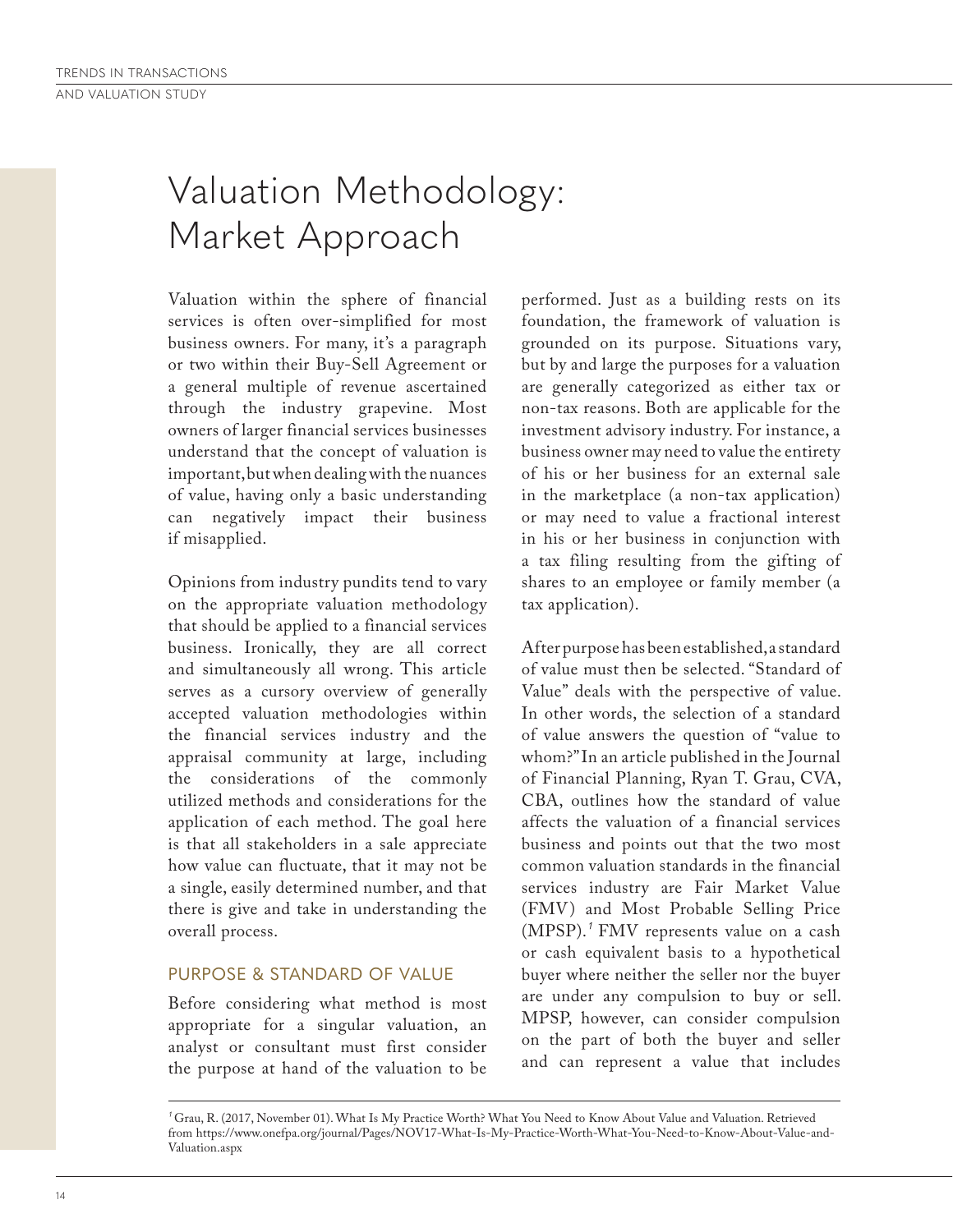additional service contracts commonly included in the sale of a business, such as a post-closing consulting agreement.

With the purpose and standard of value defined, the valuator can select and apply the appropriate valuation approach. Any valuation conclusion that does not first take into account the purpose and standard of value should be questioned.

There are three generally accepted approaches to valuation: the Market Approach, the Income Approach, and the Asset Approach. Under each approach, there are multiple methods for measuring and calculating value. The Asset Approach, however, is not commonly used to value financial services businesses as the ability to produce revenue is not dependent upon costly equipment and other tangible assets. Rather, the largest asset in a financial services business is an intangible asset; it is the goodwill established between the advisor and his or her clients. To determine the value of the intangible assets, an appraiser must first rely on the Income Approach and/or the Market Approach. What this means

is that the majority, if not all, of the value calculated under the Asset Approach is reliant on the calculations of value using some other method. As such, this report will not be going into detail about the Asset Approach, but it will discuss the Market and Income Approaches and the various methods categorized under each approach.

### VALUATION METHOD: MARKET APPROACH

The general theory behind the Market Approach is that in a group of transactions involving similarly structured businesses, the central tendency of the value ratios represents the value as determined by a free and open market. This method is dependent on the statistical relevance or variability within the transactions data to the value relationships being estimated. As represented by the Direct Market Data Method (DMDM), value is based on the sale of ownership interests in companies that are in the same or similar lines of business. The sale of ownership interests within this industry are typically characterized by the



*Figure 3.1 Valuation Methodology Flow*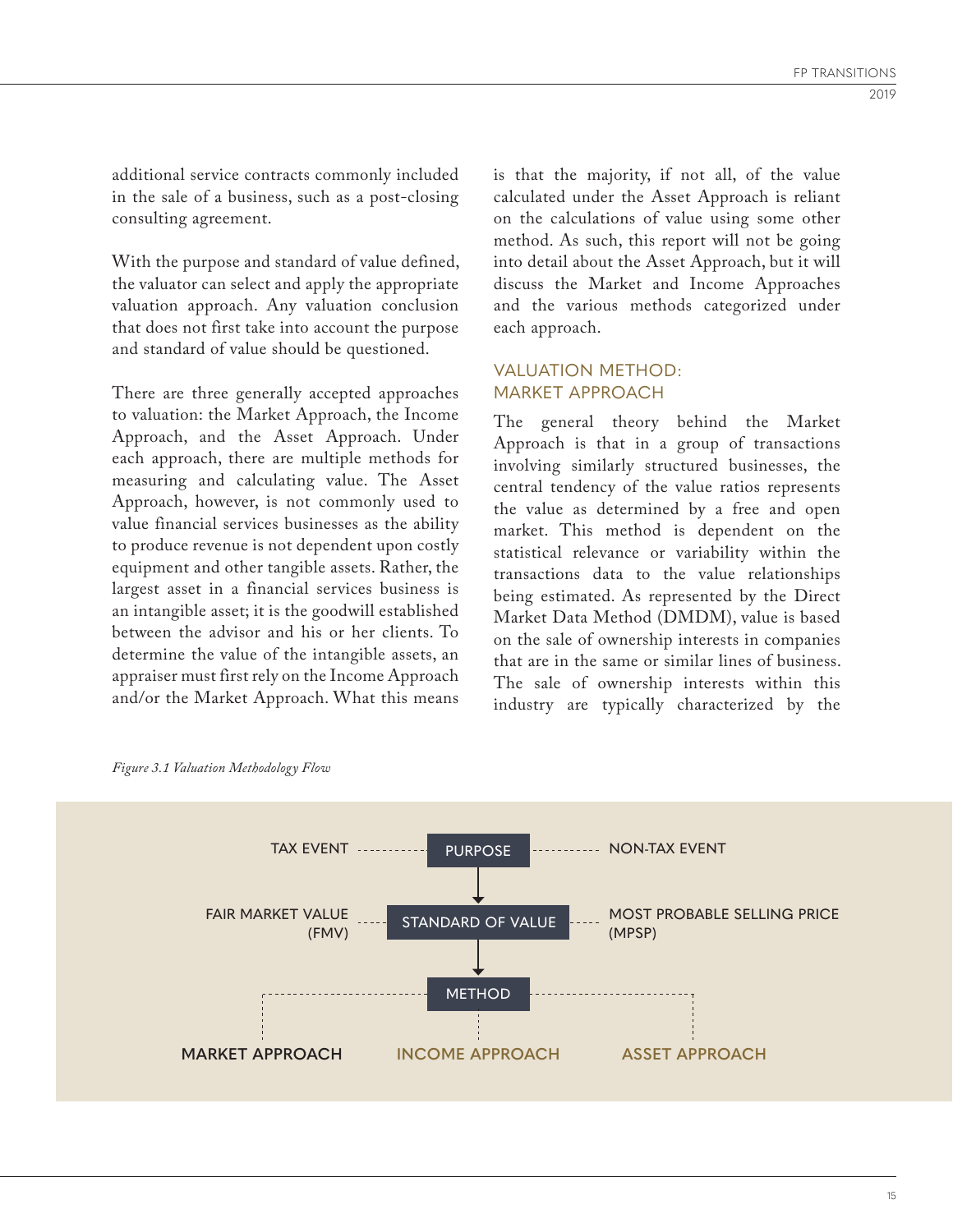sale of a 100% interest in the assets of a business. Once comparable transactions are found, the data is analyzed and evaluated for its dependability and then applied to the appropriate benefit stream of the subject business.

Database sources for comparable transactions, such as Institute of Business Appraisers, Bizcomps, and Pratt's Stats, are available on a subscription basis, but often lack sufficient detail about the operating characteristics of businesses within the financial services industry. The lack of detail is significant enough to erode the credibility of the valuation results and an appraiser's ability to apply the Market Approach. For example, these databases do not provide information about the revenue composition of the comparable transactions, e.g. what portion of the business's revenue comes from advisory fees versus annuity sales. Additionally, gross revenue is commonly referred to as "net sales" and is not distinguished as being either revenue paid to the broker-dealer known as gross dealer concession—or gross revenue paid to the advisor after the brokerdealer charges its fees. In contrast, the FP Transitions databases include detailed information on operational characteristics, revenue compensation, and gross revenue productions to the advisor collected from over 1,500 transactions and over 11,000 business valuations in the last 20 years.

In the context of the financial services industry, our transaction data indicates that the most common type of sale of a financial services business is the sale of a 100% interest in the business's operating assets to a third party, or external buyer, on the open market in an arm's length transaction. These transactions are highly synergistic in nature; the average buyer is typically twice the average seller's size, is usually engaged in a similar line of business within the financial service industry, and already has components of the seller's infrastructure in place. These synergies give buyers the ability to eliminate redundancies in overhead expenses between the two businesses, thereby reducing the total cost to maintain the combined client base post-closing while still maintaining the capacity to service the breadth of the combined client base and leverage their existing business model to grow the combined revenue stream. This is the essential reason why an appraiser using the Market Approach will select gross revenue as the appropriate benefit stream as opposed to any other measure of earnings or cash flow. Using gross revenue removes the subjective process of estimating and forecasting earnings when the buyer is unknown to the seller, which is typically the case when a seller takes his or her business to market or when a business owner is establishing his or her value relative to the market as a benchmarking exercise. Our transactions data also indicates that historically there is a very high statistical correlation between the gross revenue of a business and the final sales price at which the business is transacted.

### MARKET APPROACH: MARKET MULTIPLES

While gross revenue multiples are a widely used metric of marketplace value throughout the industry, there are other market multiples that come into play depending on the circumstances of a sale. The general assumption when determining a gross revenue multiple in the context of the financial services industry is that the buyer will acquire 100% ownership of the assets from the seller. Beyond a 12–18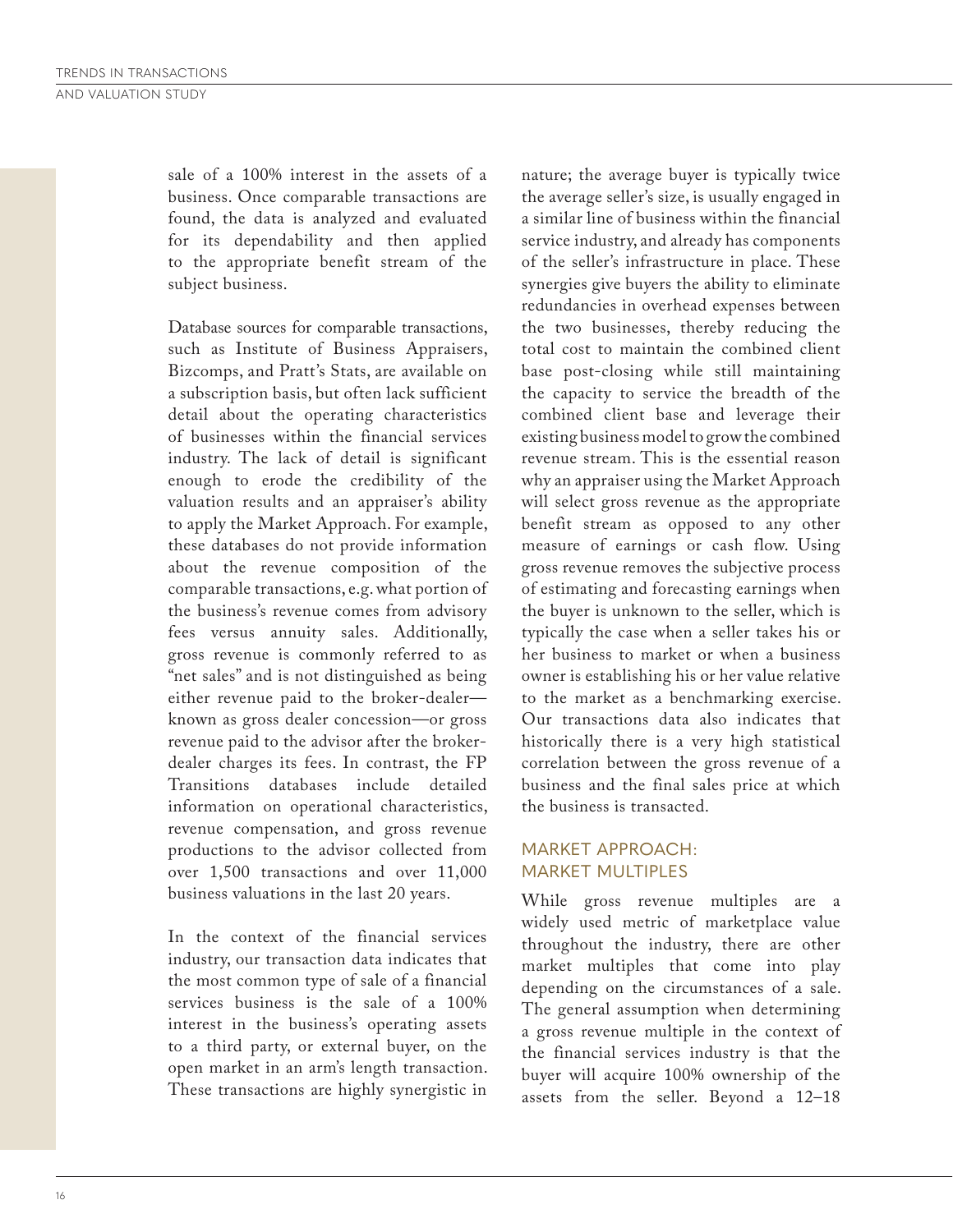month consulting period, there is generally no additional consideration within this multiple for the seller's continued involvement in the business. A gross revenue multiple also assumes that the buyer has existing operational infrastructure under which the clients will be serviced.

Applying a multiple against different types of earnings produces a market valuation that carries with it a much more varied set of assumptions. For example, a price/Earnings Before Interest, Taxes, Depreciation, and Amortization (EBITDA) multiple assumes that the business is sold with all of its operational infrastructure intact, including the reasonable salary attributable to an owner. EBITDA multiples are useful when a buyer is acquiring the business as a passive owner, in that the buyer will either retain the seller or replace the seller with a servicing advisor and has included in the sales price the consideration of compensation for the individual who will actively run the business. For this reason, EBITDA multiples are commonly used by both regional and national "roll-up" firms and private equity groups who

are looking for acquisition opportunities to add to their portfolios.

Below is a brief chart summarizing different market multiples used in the financial services industry and the built-in assumptions inherent in their use. It is imperative when using market multiples that the selected multiple is only used in tandem with the benefit stream from which it was derived.

## MARKET APPROACH CONSIDERATIONS: STRUCTURE AND PROFITABILITY

When discussing approaches to valuation within the financial services industry, it is important to keep in mind the general structure of the businesses that are being transacted in the market place. David Grau Sr., JD, goes into detail about these different business structures (classified as book, practice, or enterprise) in his article "The Impact of Consolidation," on page 7 of this report.

The various structures within the financial services industry dictate how each of these businesses will be sold and how they are subsequently valued. Typically, the only exit

| <b>MULTIPLE</b>     | <b>BENEFIT STREAM</b>                                                     | <b>ASSUMPTIONS</b>                                                                                                                                 |
|---------------------|---------------------------------------------------------------------------|----------------------------------------------------------------------------------------------------------------------------------------------------|
| Price/Gross Revenue | Gross Revenue/GDC                                                         | Buyer has operational infrastructure in place<br>and requires 100% of seller's assets.                                                             |
| Price/EBITDA        | Earnings Before Interest, Taxes,<br>Depreciation, and Amortization        | Buyer is acquiring assets and maintaining<br>seller's operational infrastructure. Seller or<br>servicing advisors will remain to service practice. |
| Price/EBOC (SDE)    | Earnings Before Owner's Compensation<br>(Seller's Discretionary Earnings) | Buyer is acquiring assets and maintaining<br>seller's operational infrastructure. Buyer will be<br>the primary service advisor.                    |
| Price/Assets        | Total Assets (AUM)                                                        | Buyer has operational infrastructure in place<br>and acquires 100% of seller's assets.                                                             |

*Table 3.2 Application of Market Multiples*